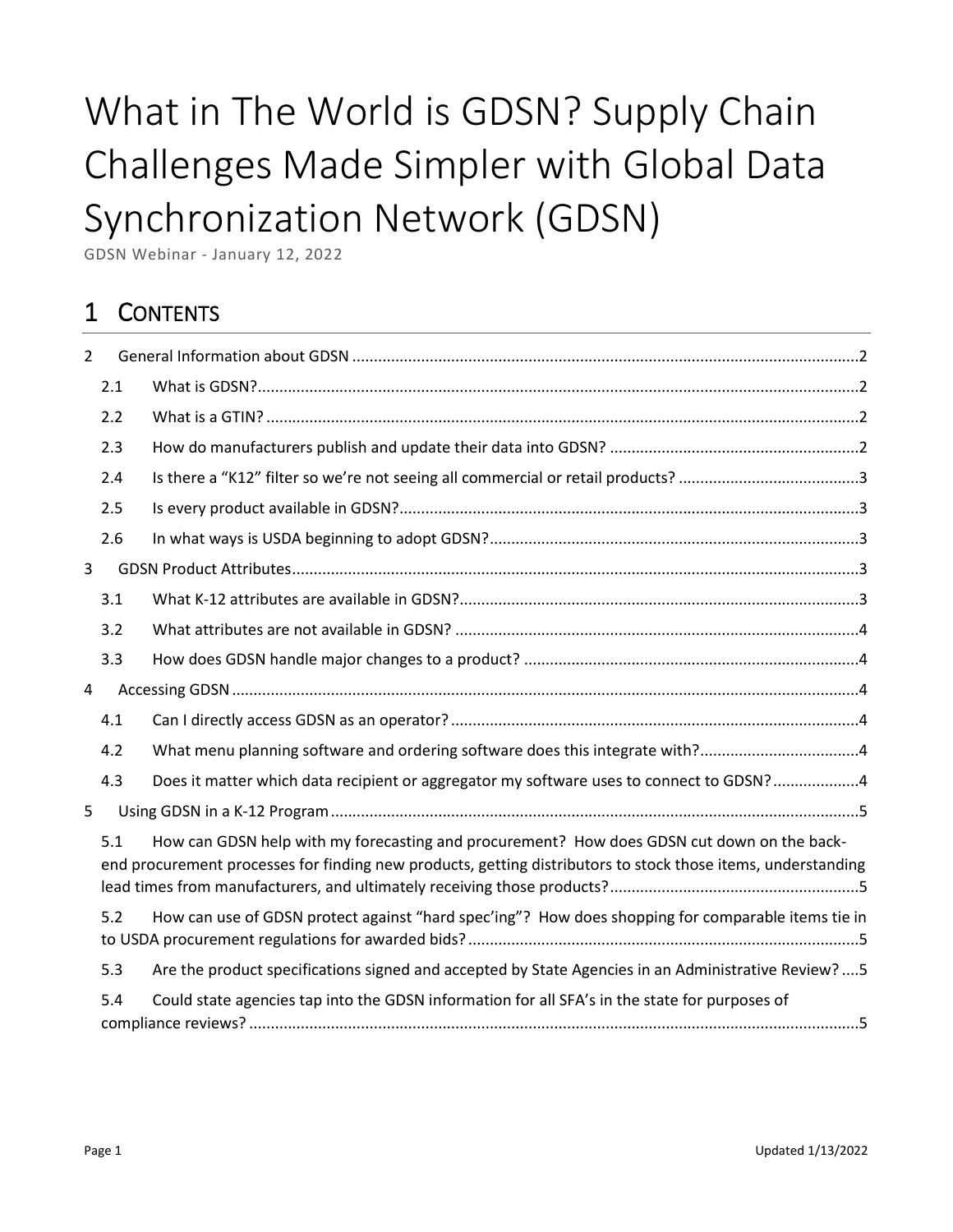What in The World is GDSN? Supply Chain Challenges Made Simpler with Global Data Synchronization Network

# <span id="page-1-0"></span>2 GENERAL INFORMATION ABOUT GDSN

## <span id="page-1-1"></span>2.1 WHAT IS GDSN?

The Global Data Synchronization Network (GDSN) is the electronic infrastructure that manufacturers around the world use to communicate product information to their customers. The data standards and infrastructure are maintained by GS1, a not-for-profit organization. You can learn more about GDSN and GS1 a[t www.gs1.org.](http://www.gs1.org/) In March, 2017 work began on an industry wide effort to adopt GDSN to the unique needs of the K-12 market. The project later became the Nourish to Flourish K-12 Data Sharing & Analytics Initiative.

## <span id="page-1-2"></span>2.2 WHAT IS A GTIN?

A Global Trade Item Number (GTIN) is the 14-digit unique identifier assigned to each product within GDSN and is often shown as a barcode on the side of packages for easy scanning. 12- or 8-digit UPC barcodes, commonly seen on products in the US, can be converted to the full 14-digit GTIN by adding leading zeroes.



#### <span id="page-1-3"></span>2.3 HOW DO MANUFACTURERS PUBLISH AND UPDATE THEIR DATA INTO GDSN?

Manufacturers ("sellers," in the image below) register with GS1 and select a certified "data pool" provider to which they use to upload their product information into GDSN. GDSN then acts as a single place for manufacturers to upload product data and to also keep it up to date.

Users of this data ("buyers," in the image below) include food service distributors and aggregators, like the Nourish to Flourish K-12 Data Sharing & Analytics Initiative, who clean up and enhance the data for use by K-12 operators. Each recipient must also register with GS1 and electronically connect into GDSN through a data pool provider.

Manufacturers then explicitly specify which recipients can receive their product data.



*Image Source: https://www.gs1.org/services/gdsn*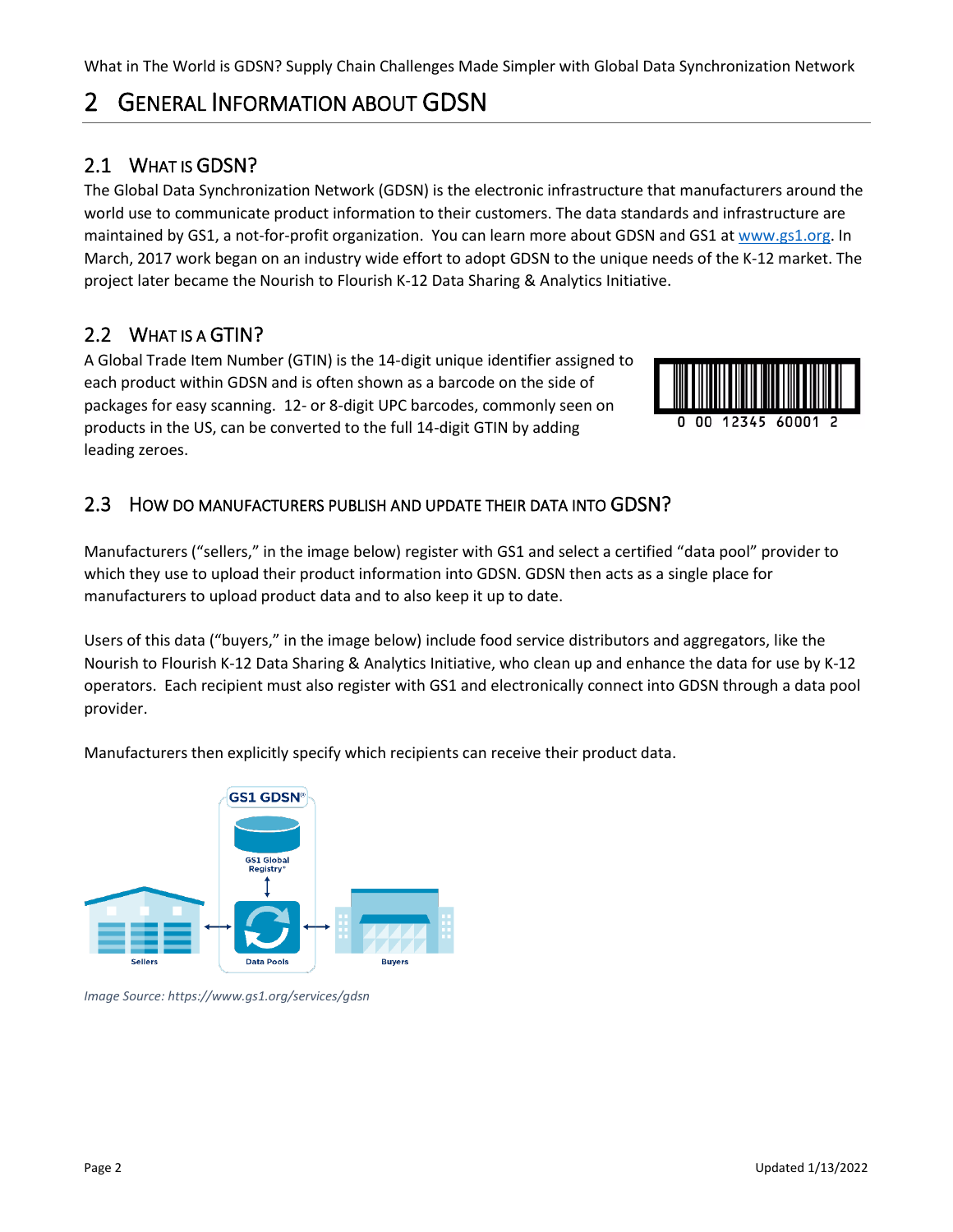What in The World is GDSN? Supply Chain Challenges Made Simpler with Global Data Synchronization Network

#### <span id="page-2-0"></span>2.4 IS THERE A "K12" FILTER SO WE'RE NOT SEEING ALL COMMERCIAL OR RETAIL PRODUCTS?

When manufacturers explicitly specify which recipient data pool can receive their product information, they specify which GTINs, or group of GTINs by product category, each recipient can receive. For example, the Nourish to Flourish K-12 Data Analytics & Sharing Initiative aggregator has worked closely with suppliers to focus on containing a more K-12-specific set of products. This is one reason why it is important to know how your software application is connected into GSDN.

#### <span id="page-2-1"></span>2.5 IS EVERY PRODUCT AVAILABLE IN GDSN?

While GDSN can support nearly every type of product, including non-food items used by K-12 operators like equipment, supplies, and cleaning products, not every manufacturer has published their products into GDSN or has authorized a specific recipient data pool to receive their product data. Most major food manufacturers are already using GDSN, but items from some smaller manufacturers may not yet be in GDSN. Additionally, fresh produce, bakery, and dairy items may not be setup in GDSN, especially those from local suppliers.

#### <span id="page-2-2"></span>2.6 IN WHAT WAYS IS USDA BEGINNING TO ADOPT GDSN?

In March 2021, USDA hosted a webinar in which they explained how manufacturers of some USDA Foods brown box products will be required to publish their product specifications through GDSN [\(https://www.ams.usda.gov/selling-food/gs1-gdsn-requirement\)](https://www.ams.usda.gov/selling-food/gs1-gdsn-requirement). USDA will then make this information available to operators through a spreadsheet on their website.

USDA's Food Data Central website ([https://fdc.nal.usda.gov/\)](https://fdc.nal.usda.gov/) is also connected to GDSN for some products, although much of this product data contains non-K-12 products and it does not currently show the full set of product information needed by K-12 menu planners.

# <span id="page-2-3"></span>3 GDSN PRODUCT ATTRIBUTES

#### <span id="page-2-4"></span>3.1 WHAT K-12 ATTRIBUTES ARE AVAILABLE IN GDSN?

The GDSN data standards has a certain set of minimally required fields with a much larger set of optional fields that are at the discretion of each manufacturer to populate. In some cases, the same data can be populated in different places within GDSN. The K-12 Data Sharing & Analytics Initiative has defined a set of K-12 standards needed by menu planners and works closely with suppliers to educate and train them on how to properly structure their data when they publish it to GDSN.

This product attributes includes the following type of information:

- General Product Info: Product names, brand names, product codes, product images, preparation instructions, and many other general product data is available.
- Nutrient Information: All nutrients available on a nutrition facts label are available in GDSN, along with the serving size.
- Meal Components, CN Labels, PFS Documents: Meal pattern credits are also available in GDSN for items, from either a CN Label or a Product Formulation Statement. These credits are available electronically, and depending on your menu planning software's capabilities, can automatically convert to the same serving size as the nutrients. CN Label images as well as the Product Formulation Statement documents can also be transmitted through GDSN.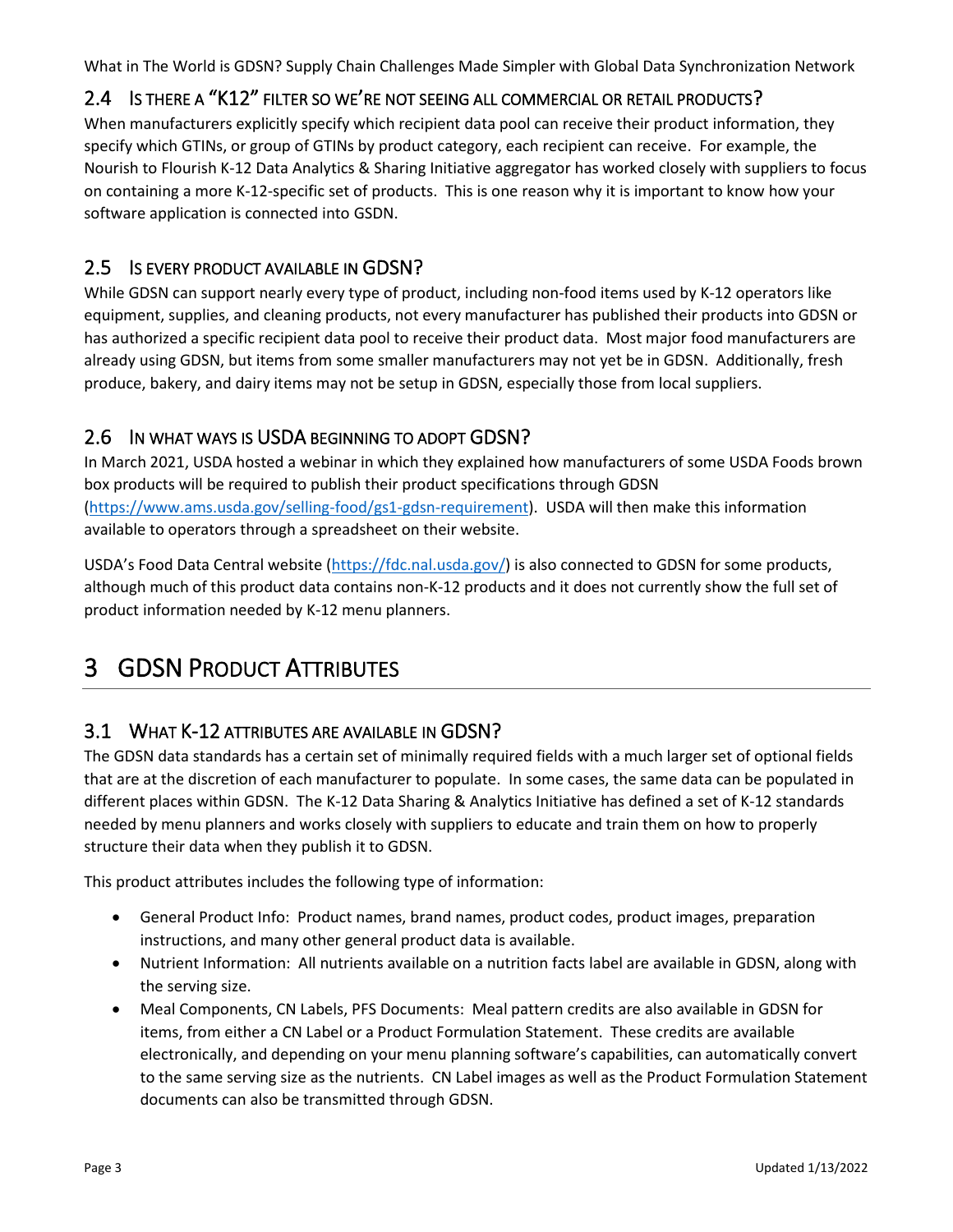What in The World is GDSN? Supply Chain Challenges Made Simpler with Global Data Synchronization Network

- Allergens and Dietary Flags: GDSN not only supports the big nine allergens, including sesame, but also many additional dietary flags such as kosher, vegan, vegetarian, halal, etc.
- Safety Information: Min and max storage temperatures as well as shelf life are fields available for each product
- Procurement Information: Pack size, net weight, drained weight, servings per pack, country of origin, and other information is available that help streamline forecasting and procurement activities

#### <span id="page-3-0"></span>3.2 WHAT ATTRIBUTES ARE NOT AVAILABLE IN GDSN?

At this time, commodity drawdown and pass-through values are not available through GDSN, but hopefully that will become available in the future. Additionally, any district- or distributor-specific information, like prices or vendor product codes, are not available through GDSN.

#### <span id="page-3-1"></span>3.3 HOW DOES GDSN HANDLE MAJOR CHANGES TO A PRODUCT?

GS1's guidelines are that any time a product's attributes materially change, then the product should get a new GTIN. Obsolete products can be discontinued, with a replacement GTIN specified to help transition to the new product. Less significant changes can be updated automatically by the manufacturer, with those updates automatically pushed out to each recipient data pool.

# <span id="page-3-2"></span>4 ACCESSING GDSN

#### <span id="page-3-3"></span>4.1 CAN I DIRECTLY ACCESS GDSN AS AN OPERATOR?

No, K-12 operators are not likely going to directly access GDSN, as that would require registering with GS1, connecting into a data pool, and then contacting every manufacturer and requesting that they publish their product data to you individually.

However, K-12 software providers are currently developing applications for operators to access GDSN. These applications can access GDSN through an aggregator that is already connected with GDSN, such as the K-12 Data Sharing & Analytics Initiative, or setup and maintain their own connection directly.

#### <span id="page-3-4"></span>4.2 WHAT MENU PLANNING SOFTWARE AND ORDERING SOFTWARE DOES THIS INTEGRATE WITH?

There are software providers that are currently developing applications for K-12 operators to search GDSN and integrate this product data into their operations. However, because this is an educational webinar, specific software providers cannot be mentioned. The 2021 SNA School Nutrition and Industry Conference, and particularly the Innovative Solution Sessions, is a good reference place to find more information about companies and products currently developing products to provide operators with access to GDSN.

#### <span id="page-3-5"></span>4.3 DOES IT MATTER WHICH DATA RECIPIENT OR AGGREGATOR MY SOFTWARE USES TO CONNECT TO GDSN?

Absolutely, because your software can only let you search for products that have been explicitly published to the data recipient used by your software. For example, nearly all major K-12 food suppliers and hundreds of brands are publishing to the Nourish to Flourish aggregator. Additionally, the K-12 Data Analytics & Standards Initiative has supplemented products from GDSN with additional items that provide nutrient and supply chain information